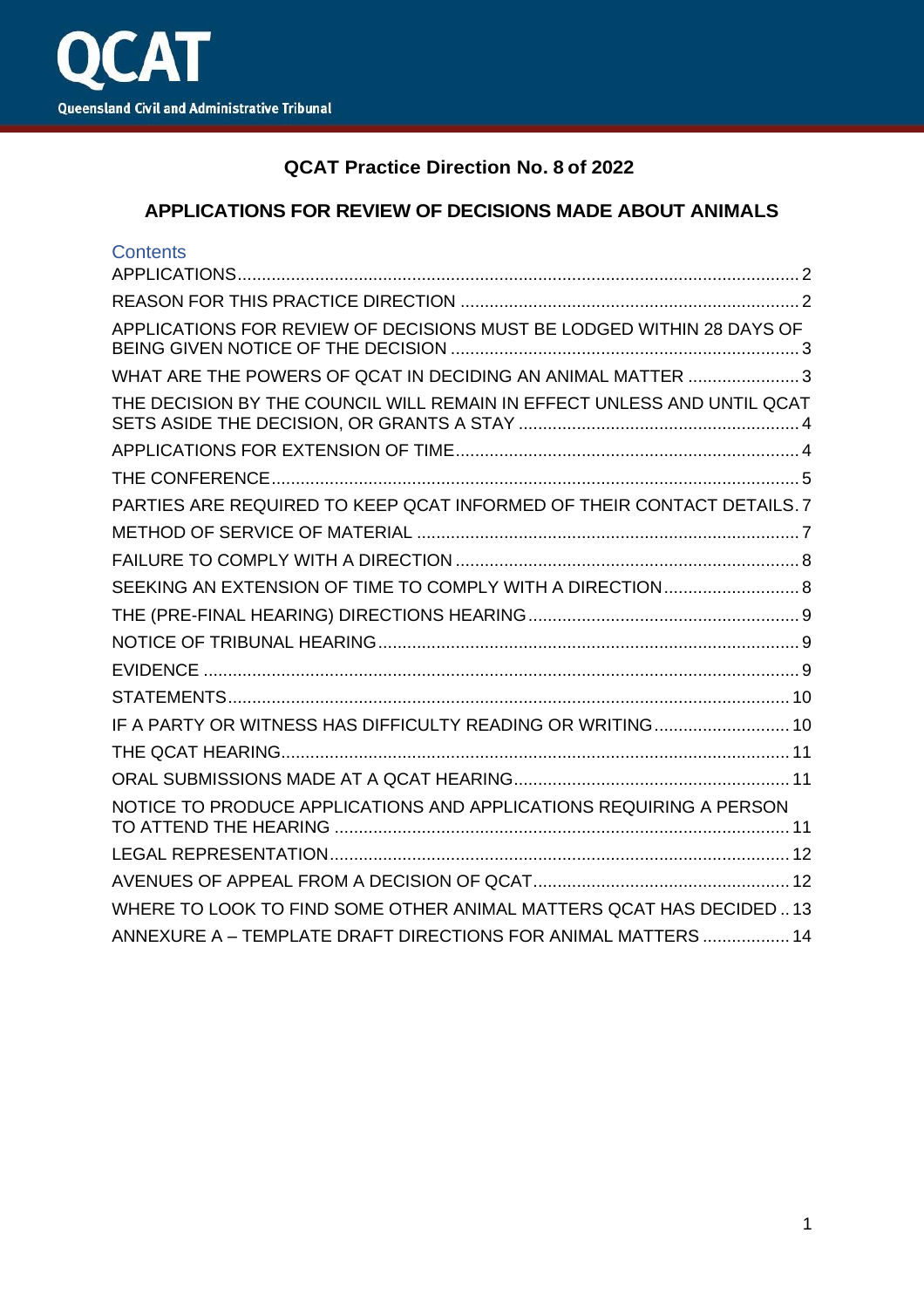

## <span id="page-1-0"></span>APPLICATIONS

- 1. "Animal matters" are matters where there is an application to QCAT to review a decision made by local government or council ("the council"), under the *Animal Management (Cats and Dogs) Act* 2008 (Qld) ("the Act") or local council regulations. The most common type of decisions received by QCAT are decisions to review a decision to declare a dog to be a "regulated dog" and/or to destroy a dog.<sup>1</sup>
- 2. In reviewing these decisions, the QCAT decision maker must produce the correct and preferable decision.

## <span id="page-1-1"></span>REASON FOR THIS PRACTICE DIRECTION

- 3. This practice direction contains:
	- a) information that will assist the parties in understanding the process; and
	- b) directions to the parties about some of the things they must do.
- 4. This practice direction marks the commencement of a new approach by QCAT to animal matters.
- 5. In the past, most animal matters have proceeded to a compulsory conference before being listed for final hearing.
- 6. Moving forward, a conference will be held in animal matters at an early stage of the process. During that conference, a QCAT decision maker will seek to ensure applicants and respondents are informed of their obligations and responsibilities to progress the matter to finalisation. It will also help the parties understand QCAT's processes and identify the issues to be determined.
- 7. It is envisaged that at the initial conference, the QCAT decision maker will make directions through to the final hearing. This will assist the parties to know and understand:
	- a) the steps they must undertake and the timeframes for those steps to be completed; and
	- b) when their final hearing will be.

<sup>1</sup> As to the decisions that might be reviewed by QCAT, see section 188 of the Act. A person must in some instances firstly apply to council for an internal review.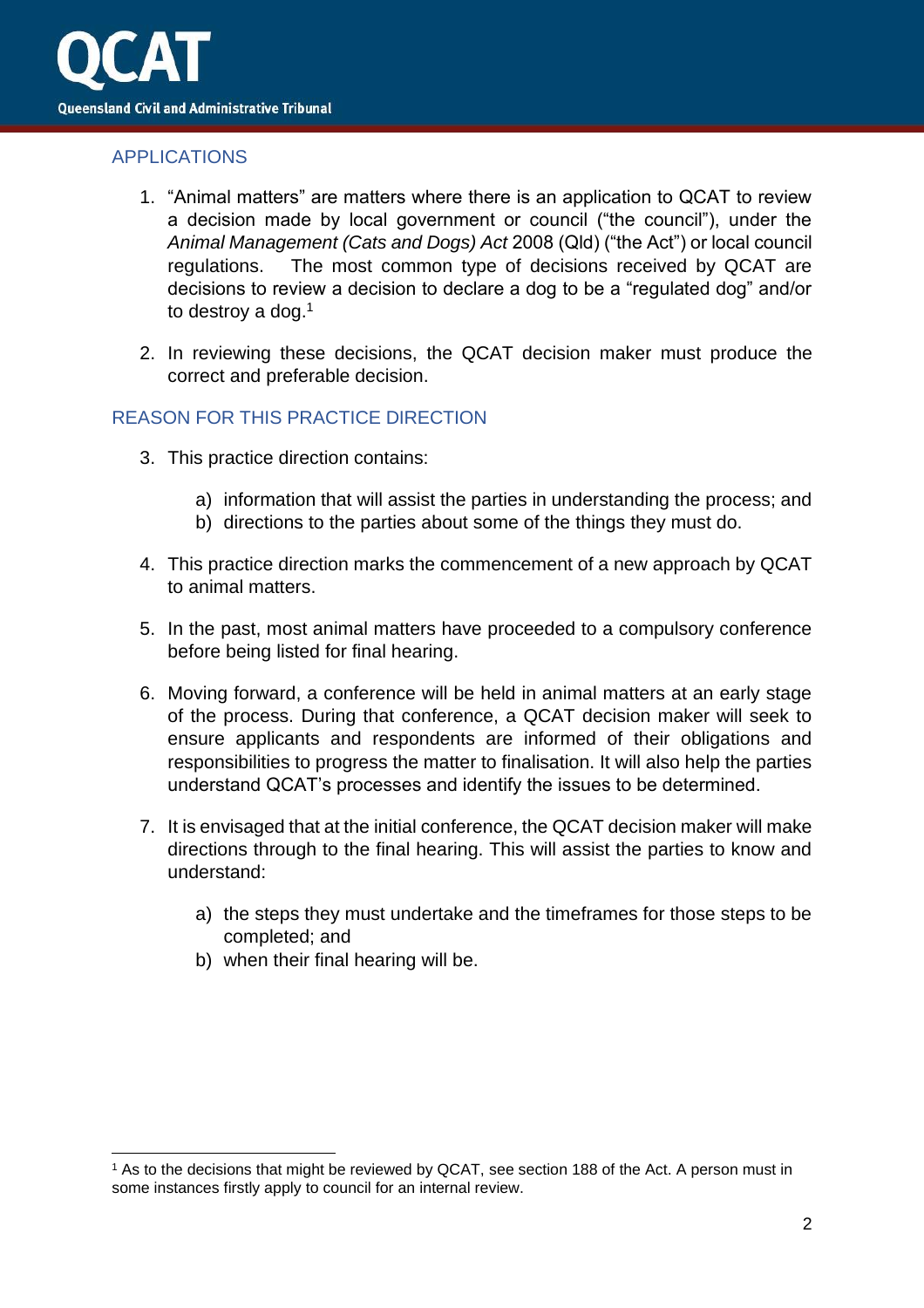

### <span id="page-2-0"></span>APPLICATIONS FOR REVIEW OF DECISIONS MUST BE LODGED WITHIN 28 DAYS OF BEING GIVEN NOTICE OF THE DECISION

- 8. QCAT can review some council decisions about a dog, where the person is given, or is entitled to be given, a review notice for the decision. First, a person must apply to the council for an internal review before applying to QCAT for an external review.<sup>2</sup>
- 9. To apply to QCAT to review the decision, the person ("the applicant") needs to lodge a Form 23 – ["Application to review a decision."](https://www.qcat.qld.gov.au/__data/assets/pdf_file/0008/101006/form-23-app-review-decision.pdf)
- 10.The Form 23 must be lodged within 28 days after the applicant was given notice of the decision.
- 11.The applicant must give a copy of the application to the council within 7 days after filing.<sup>3</sup> The council is then known as "the respondent".
- 12.It is not the responsibility of QCAT to serve the application on the respondent. As stated in the previous paragraph, it is the responsibility of the applicant to serve a copy of the application on the council.
- 13.Once served with an application, the respondent must provide QCAT and the applicant with the following documents (the "section 21 of the QCAT Act documents") within 28 days:<sup>4</sup>
	- a) a written statement of reasons; and
	- b) an indexed and page numbered bundle in date or other logical order of the documents and other material in its possession or under its control that may be relevant to the review of the decision.

### <span id="page-2-1"></span>WHAT ARE THE POWERS OF QCAT IN DECIDING AN ANIMAL MATTER

- 14.In relation to review of a decision, once QCAT has heard the matter, QCAT can:
	- a) confirm or amend the decision; or
	- b) set aside the decision and substitute a new decision; or
	- c) set aside the decision and return the matter for reconsideration, together with any directions the Tribunal considers appropriate.
- 15.By far the most common types of orders are (a) and (b).

<sup>&</sup>lt;sup>2</sup> See sections 180 to 183 of the Act for the internal review process before external review.

<sup>3</sup> Section 19(2)(c) of the *Queensland Civil and Administrative Tribunal Rules* 2009 (Qld).

<sup>4</sup> Section 21(2) of the *Queensland Civil and Administrative Tribunal Act* 2009 (Qld) (QCAT Act) which sets out the obligation, at law, to provide these documents to the Tribunal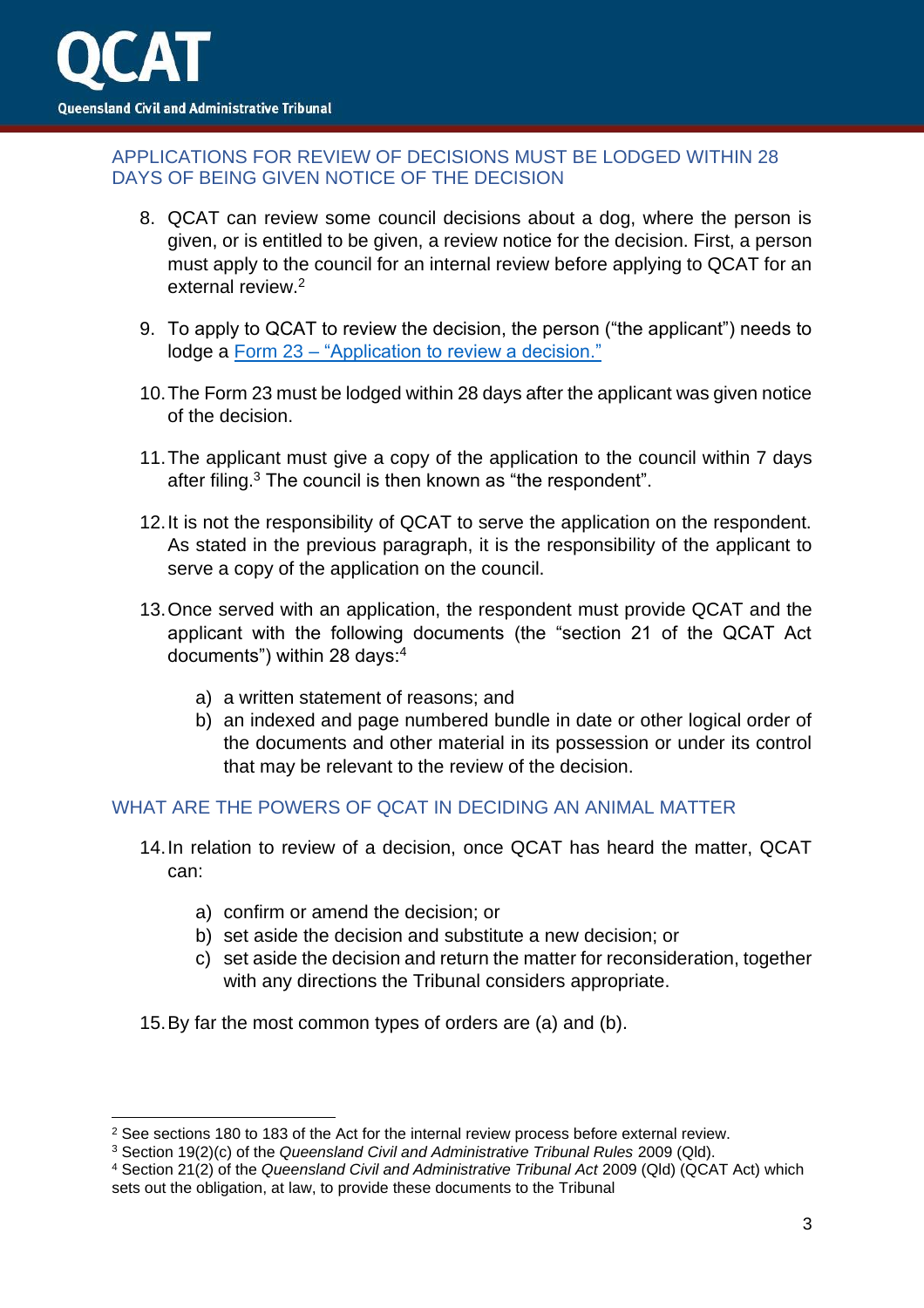

### <span id="page-3-0"></span>THE DECISION BY THE COUNCIL WILL REMAIN IN EFFECT UNLESS AND UNTIL QCAT SETS ASIDE THE DECISION, OR GRANTS A STAY

- 16.While the matter is before QCAT, QCAT can stay, that is, put on hold, the decision of the council to declare a dog a regulated dog, subject to certain conditions. A person may apply for a stay by filing a Form 44 – [Application to](https://www.qcat.qld.gov.au/__data/assets/pdf_file/0012/101091/form-44-app-to-stay-a-decision.pdf)  [stay a decision.](https://www.qcat.qld.gov.au/__data/assets/pdf_file/0012/101091/form-44-app-to-stay-a-decision.pdf)
- 17.An application can be made for a stay of the decision if an application has been made to council for an internal review.<sup>5</sup> The council may only destroy a dog if an application for internal review and any application for external review (before QCAT) is finally decided or is otherwise ended.<sup>6</sup>
- 18.An application to stay a decision will usually be determined "on the papers", that is, by the QCAT decision maker, in the absence of the parties, relying only on the written material which the parties have provided, rather than requiring the parties to attend at a hearing and make oral argument. This is one reason why it is important that when filing a Form 44 – Application to stay a decision, the person sets out, in full, why it is desirable to grant a stay, attaching any evidence or material they want to rely upon.
- 19.QCAT will advise the parties of its decision.

### <span id="page-3-1"></span>APPLICATIONS FOR EXTENSION OF TIME

- 20.If the applicant does not lodge their application in QCAT within time, that is, within 28 days of being given notice of the decision, and they still want to apply to QCAT to review their decision, then they need, as soon as possible:
	- a) to lodge their application to review their decision (that is, the Form 23);

### **AND**

- b) at the same time, lodge a Form 42 [Application to extend or shorten a](https://www.qcat.qld.gov.au/__data/assets/pdf_file/0019/101089/form-42-app-extend-shorten-time-limit.pdf)  [time limit or for waiver of compliance with procedural requirement.](https://www.qcat.qld.gov.au/__data/assets/pdf_file/0019/101089/form-42-app-extend-shorten-time-limit.pdf)
- 21.In making a decision on the application for an extension of time, QCAT will consider, amongst other things, whether there is a reasonable excuse for delay, the length of the delay and any prejudice to the respondent. If there is no reasonable excuse for the delay, then the application for extension of time may be refused, and the application to review dismissed.
- 22.Form 42 asks the applicant to fill out the type of order sought. If an applicant is seeking an extension of time, then the applicant should fill this out by

<sup>5</sup> See sections 184 and 189 of the Act.

 $6$  See section 127(7) & (8) of the Act.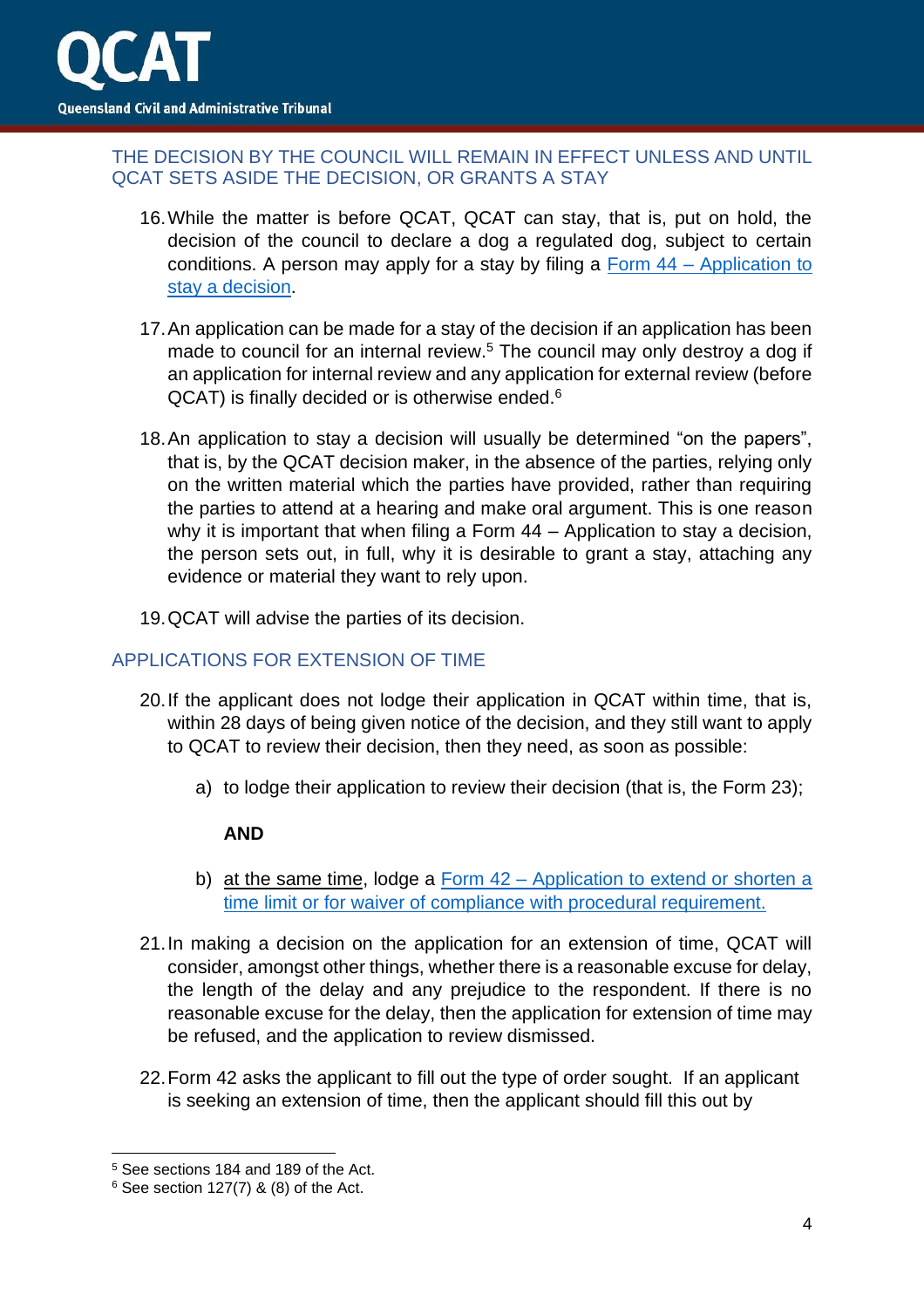

writing: "an order extending the time to file the application to review a decision."

- 23.Form 42 also asks the applicant to list the reasons for the application. This is where the applicant needs to set out the reasonable excuse relied on for not lodging the Form 23 application to review the decision within 28 days, and why the applicant submits that QCAT should make an order extending time.
- 24.After the Form 42 is filed, the applicant **must** provide a copy of the Form 42 (and attachments, if any) and the Form 23 (and attachments, if any) to the respondent within 7 days.
- 25.The respondent **must** then, within 14 days of receiving this material, file any submissions in reply to the application to extend time, together with any evidence or material relied upon.
- 26.An application for an extension of time will usually be determined "on the papers", that is, by the QCAT decision maker, in the absence of the parties, relying only on the written material which the parties have provided, rather than requiring the parties to attend at a hearing and make oral argument. This is one reason why it is important that when filing a Form 42 – Application to extend or shorten a time limit, the person sets out, in full, why they say an extension of time should be granted, attaching any evidence or material they want to rely upon.
- 27.Sometimes, when considering the Form 42, the QCAT decision maker will consider it appropriate to issue further directions (for example, a direction to the applicant to file any further material, evidence and/or submissions in reply to the respondent's material, evidence and/or submissions). Alternatively, the QCAT decision maker may consider it more appropriate to determine the application to extend time at an oral hearing. If that is the case, QCAT will notify the parties of the time and place for that oral hearing.

### <span id="page-4-0"></span>THE CONFERENCE

- 28.Each application which is filed within time, or where an extension of time has been granted, will be listed for a conference. This is a compulsory conference, conducted under the *Queensland Civil and Administrative Tribunal Act* 2009 ("QCAT Act"), but is of shorter duration than the traditional type of compulsory conference at QCAT (which has in the past occurred much later on in the proceedings).
- 29.The conference will take place as soon as practicable after the applicant has served the application on the respondent, but no earlier than 8 weeks after this has occurred. This gap of at least 8 weeks is to ensure that the respondent has had sufficient time between receiving the application, and the conference, to make sure that: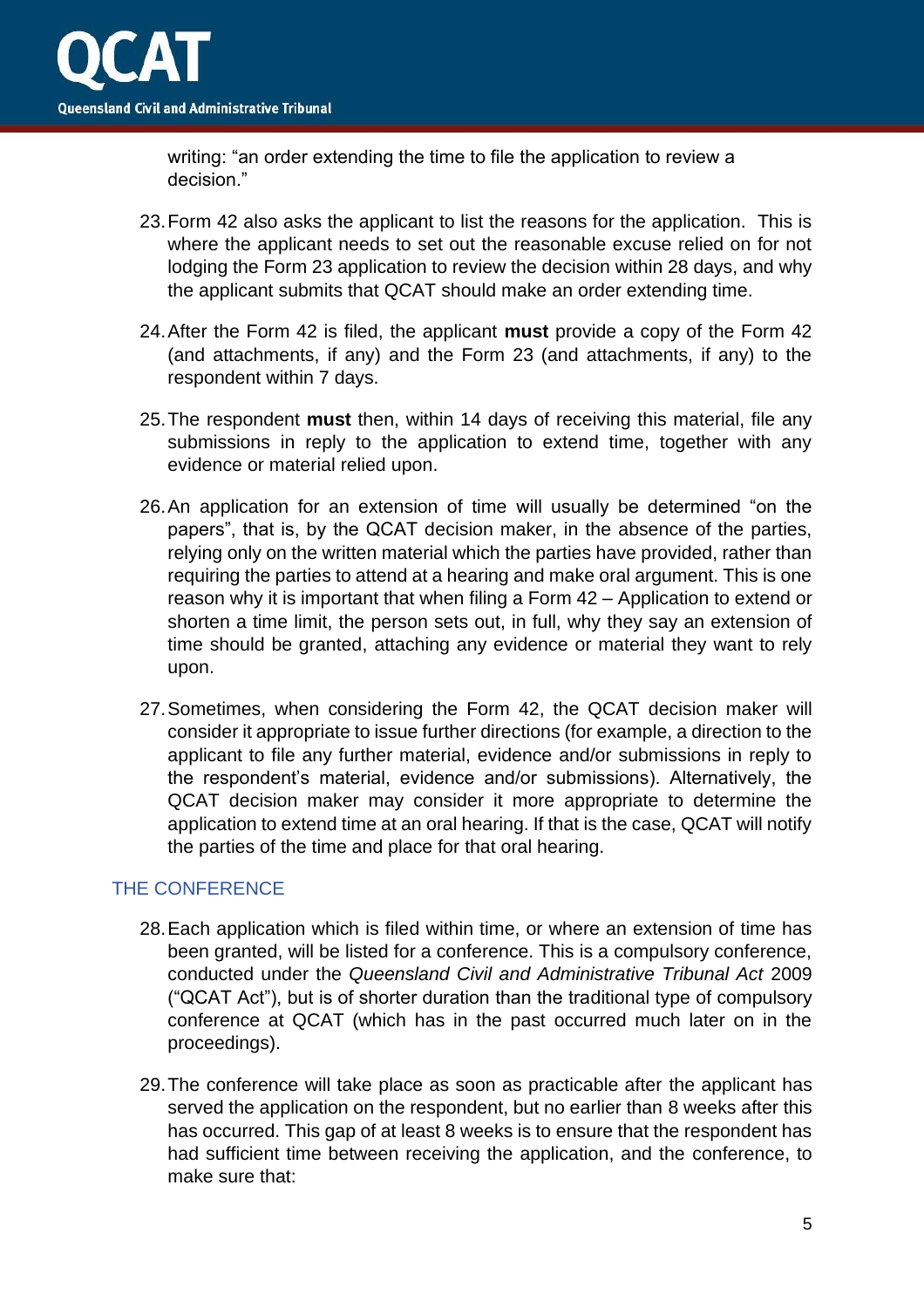- a) the respondent has filed and provided the written statement of reasons, and the s 21 material, to QCAT and the applicant within 28 days of receiving a copy of the application, as is required by law; and
- b) both parties have had the chance to read and consider those documents before the conference.
- 30.The conference is designed to reduce the overall time of litigation for the parties in these matters as well as to ensure that all parties understand the steps that they must go through prior to the hearing date.
- 31.At the conference:
	- a) the QCAT decision maker will identify the issues to be determined and make the directions necessary to progress the proceeding to a final hearing, so far as is practicable;
	- b) the QCAT decision maker will ask the parties for their opinion as to how long they think the final hearing may take and as to the appropriate mode of hearing (that is, in person or by remote hearing); and
	- c) the QCAT decision maker will explore the resolution of the matter or a possible narrowing of the issues.
- 32.It is very important that both parties participate in the conference. Both parties **must** attend the conference:
	- a) having considered the type of evidence they wish to rely upon at the hearing;
	- b) ready to give an estimate of the length and mode of hearing, and
	- c) ready to advise as to when they and any witnesses are available to take part in a hearing.
- 33.Wherever possible, at this first conference, the QCAT decision maker will allocate the date for final hearing.
- 34.On average, final hearings take approximately 1 day. Sometimes the final hearings can be longer or shorter. It is important for QCAT to know how long the parties think the final hearing might take to ensure this is taken into account scheduling the hearing.
- 35.**Annexure A** to this Practice Direction is a set of template directions which are intended to generally apply. However, the QCAT decision maker retains full discretion to amend, supplement or reduce those directions as appropriate in each matter.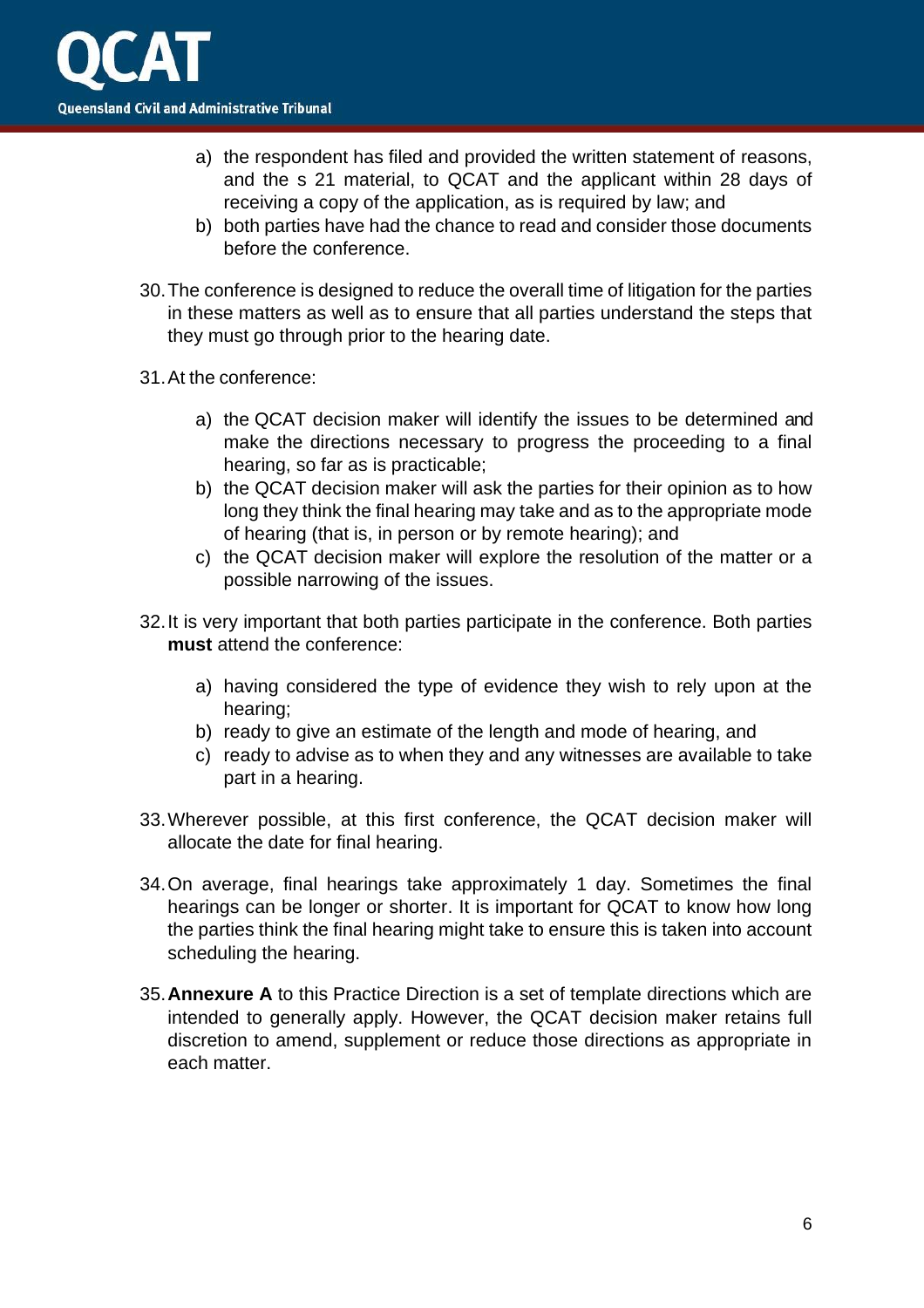

## <span id="page-6-0"></span>PARTIES ARE REQUIRED TO KEEP QCAT INFORMED OF THEIR CONTACT DETAILS

- 36.At the first conference both parties will be required to confirm their correct email addresses and contact details.
- 37.Should a party's contact details change at any time throughout the proceedings, that party must update QCAT and the other party as soon as possible.
- 38.Accuracy and currency of contact details are solely the responsibility of the applicant and the respondent individually and not a matter for QCAT to monitor.
- 39.When the parties are provided with a copy of the directions, they will also be provided with an Attendance Advice.
- 40.That Advice sets out the current telephone details that QCAT has for the party, that is, the telephone number that QCAT will use to contact the party.
- 41.If the party's telephone number is different to that shown on the Attendance Advice, then the party must fill out their new telephone number on the Attendance Advice and send it back to QCAT as early as possible, but at least 5 business days before the hearing date. The email address to send any change of contact details is: [QCATCivil@justice.qld.gov.au](mailto:QCATCivil@justice.qld.gov.au)
- 42.Late receipt of the change of contact details may mean that QCAT is not able to contact the party on the hearing date (if it is a telephone hearing, as most directions hearings will be) and the matter might proceed in that party's absence.
- 43.Each party needs to ensure that they are available and answer their telephone when QCAT telephones the party on the date of a telephone hearing. If the party does not answer, then the matter might proceed in the party's absence.

#### <span id="page-6-1"></span>METHOD OF SERVICE OF MATERIAL

- 44.The directions may, and usually will, contain directions for the filing and serving of documents and materials.
- 45.The preferred method of filing and service is via email.
- 46.It is very important that parties keep a close eye on their email to monitor the receipt of any correspondence from QCAT, or the other party.
- 47.The email filing address for QCAT for filing the initiating application, any stay application, and any application for an extension of time is [EnquiriesQCAT@justice.qld.gov.au.](mailto:EnquiriesQCAT@justice.qld.gov.au)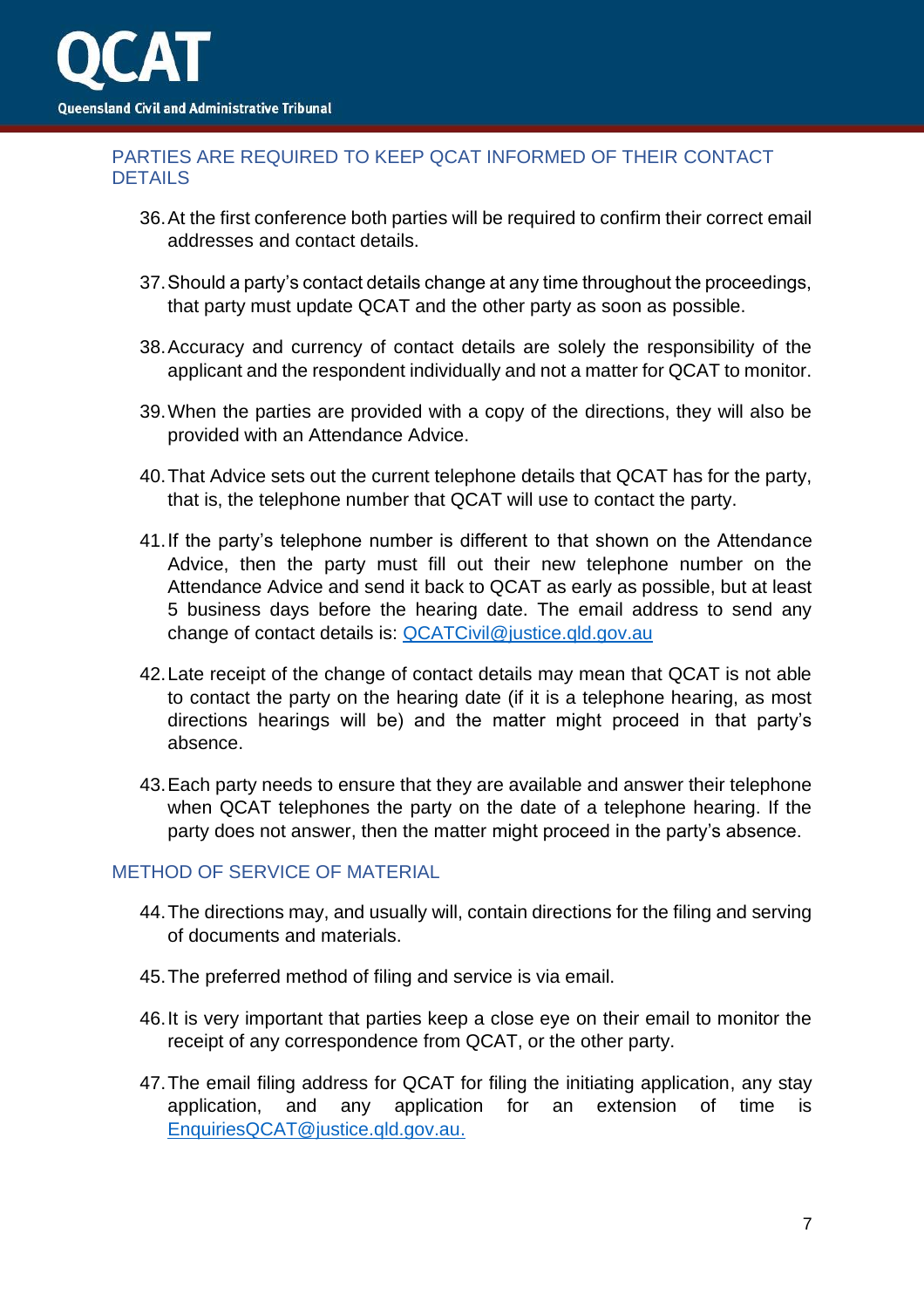- 48.The email address for all material filed after the initiating application is [QCATCivil@justice.qld.gov.au](mailto:QCATCivil@justice.qld.gov.au)
- 49.If the applicant does not have an email address, then service on the applicant is to be by the next most efficient means; for example, by post.
- 50.Parties are advised that it can take several days between when a document is emailed to QCAT, and when it makes its way to the QCAT file. Therefore, parties should ensure they provide any material they are filing **at least 5 business days in advance**, and in accordance with the dates in QCAT directions.

## <span id="page-7-0"></span>FAILURE TO COMPLY WITH A DIRECTION

51.If a party fails to comply with a direction for filing material or submissions, the matter may be determined without that material or submissions. As a consequence, if the party failing to file is the applicant, it is possible that the application will be dismissed.

### <span id="page-7-1"></span>SEEKING AN EXTENSION OF TIME TO COMPLY WITH A DIRECTION

- 52.It is very important that all parties do their very best to comply with directions issued by QCAT.
- 53.However, it is acknowledged, that sometimes compliance becomes impossible for some unforeseen reason, and that sometimes a party will need to apply to extend time.
- 54.Where a party seeks an extension of time to comply with a direction made by QCAT, the request for extension should be made before the relevant step falls due. You can seek an extension of time by filing a Form 42 – [Application to](https://www.qcat.qld.gov.au/__data/assets/pdf_file/0019/101089/form-42-app-extend-shorten-time-limit.pdf#:~:text=INSTRUCTIONS%20FOR%20COMPLETING%20FORM%2042%20Application%20to%20extend,proceeding%20by%20the%20QCAT%20Act%20or%20another%20Act)  [extend or shorten a time limit or for waiver of compliance with procedural](https://www.qcat.qld.gov.au/__data/assets/pdf_file/0019/101089/form-42-app-extend-shorten-time-limit.pdf#:~:text=INSTRUCTIONS%20FOR%20COMPLETING%20FORM%2042%20Application%20to%20extend,proceeding%20by%20the%20QCAT%20Act%20or%20another%20Act)  [requirement.](https://www.qcat.qld.gov.au/__data/assets/pdf_file/0019/101089/form-42-app-extend-shorten-time-limit.pdf#:~:text=INSTRUCTIONS%20FOR%20COMPLETING%20FORM%2042%20Application%20to%20extend,proceeding%20by%20the%20QCAT%20Act%20or%20another%20Act) You must send a copy to the other party.
- 55.The QCAT decision maker may, where appropriate, extend the time for a reasonable period. This can be done with or without reference to the other party, depending on the overall circumstances.
- 56.In extending time, the QCAT decision maker may also extend the time for the other party to comply with a subsequent direction.
- 57.The QCAT decision maker will also consider (but is not limited to) if granting the extension of time will put the hearing date at risk of not being able to proceed.
- 58.Even though you may apply for an extension of time to comply with a direction, you cannot assume it will automatically be granted. The QCAT decision maker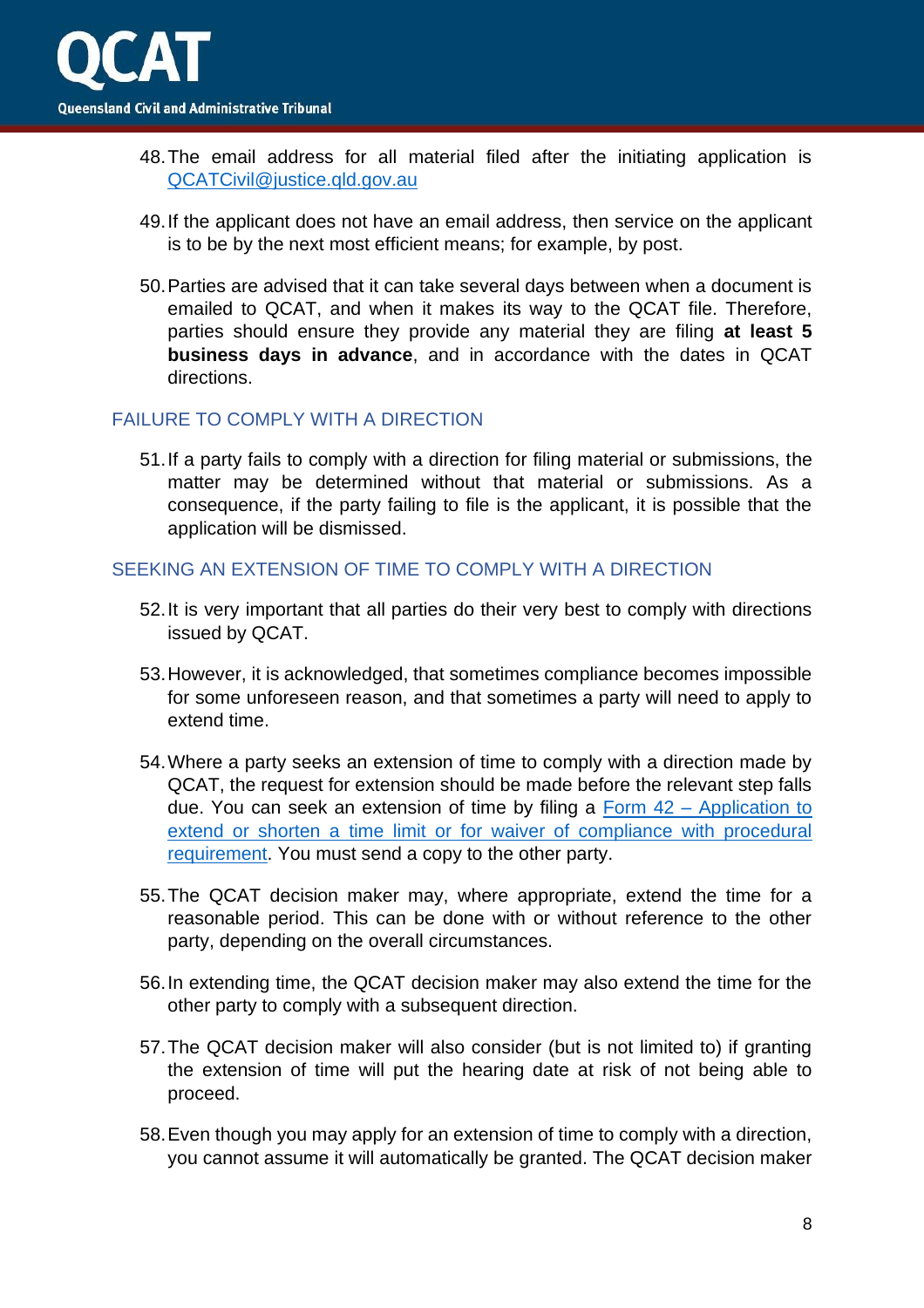must consider all of the material supporting the application as well as any response from the other party, and then determine the outcome of the request.

## <span id="page-8-0"></span>THE (PRE-FINAL HEARING) DIRECTIONS HEARING

59.There will be a directions hearing prior to the final hearing. This directions hearing will be conducted by telephone (unless otherwise ordered). Its purpose is to confirm that the matter is ready for the final hearing.

60.At that directions hearing, the decision maker will confirm with the parties:

- a) the material they have filed and which they intend to rely on at hearing;
- b) the precise issues to be determined at the hearing;
- c) the witnesses, if any, they require for cross-examination;
- d) the estimated length of time for hearing;
- e) whether it is proposed that the witnesses will be giving evidence in person or by remote means (specifying the mode of attendance);
- f) any limitations as to the time of availability of witness; and
- g) any other issue necessary to ensure that the matter is ready to proceed to hearing as scheduled.

## <span id="page-8-1"></span>NOTICE OF TRIBUNAL HEARING

- 61.The directions made at the conference or directions hearing that lists the date for a further conference, directions or final hearing **will serve as the required provision of notice for that conference, directions or final hearing**<sup>7</sup> .
- 62.The parties **must** ensure they read all directions that are made in the matter and ensure they record the hearing date in their own records, and appear at that hearing date at the time specified (which commonly will be at 9.30 am).

## <span id="page-8-2"></span>EVIDENCE

- 63.Evidence describes, explains, demonstrates or supports a party's claims about what is the correct and preferable decision that the QCAT decision maker should make at the conclusion of the hearing.
- 64.Evidence can be given orally or in writing and if required, under oath or by affidavit. Usually, parties will be directed to provide the evidence of their own witness/es in writing (see paragraphs below).
- 65.Some examples of evidence are (this is not an exhaustive list):
	- a) a written statement (see paragraphs below) by a person in which the person sets out what they want to say about the matter; or

<sup>7</sup> Section 92 of the QCAT Act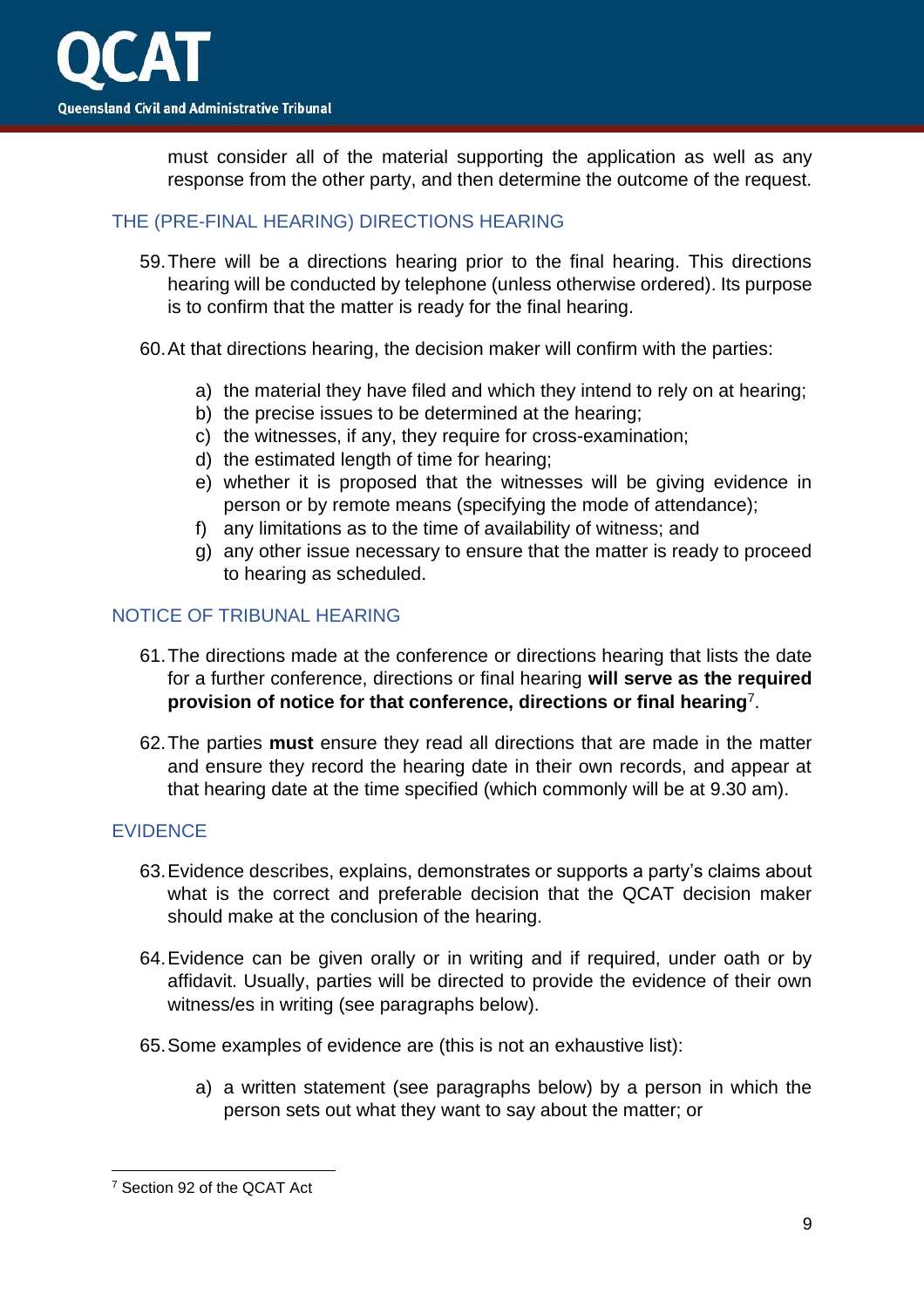

- b) a document that is a record of an event, for example, a certificate or diploma; or
- c) a document that is proof of an event, such as a photograph; or
- d) a document that accurately and factually demonstrates or supports something explained in a statement, such as a plan or a map; or
- e) an expert report from, for example, a doctor or a psychologist.

### <span id="page-9-0"></span>**STATEMENTS**

- 66.A witness statement is the evidence of the witness, reduced to writing, prepared prior to the QCAT hearing.
- 67.As stated above, the applicant will usually be directed to provide statements from themselves and for any other witnesses they intend to rely upon to support their case.
- 68.The preparation of statements is a very important part of a party's preparation for a hearing. The evidence of each witness needs to be set out in detail in the statements, as the QCAT decision maker can, where appropriate, refuse to allow a party to present evidence at the hearing which is not contained in their statements.
- 69.A witness statement **must** be signed.
- 70.It is generally expected that any witnesses whose evidence is intended to be relied upon by a party can be cross-examined by the other party. However, whether a party chooses to seek to cross-examine a witness is a decision for them. The directions issued at the directions hearing will set out the date by which a party **must** inform the other party, and QCAT, whether they wish to cross-examine any particular witness or witnesses of the other party.
- 71.QCAT's website contains an information sheet on the preparation of statements. A sample template is also available on QCAT's website at [https://www.qcat.qld.gov.au/going-to-the-tribunal/preparing-statements.](https://www.qcat.qld.gov.au/going-to-the-tribunal/preparing-statements)

### <span id="page-9-1"></span>IF A PARTY OR WITNESS HAS DIFFICULTY READING OR WRITING

72.If a party or a witness the party wishes to call has difficulty reading or writing, then the party should raise this with the QCAT decision maker at the conference so that possible alternatives to written evidence from that party / witness can be discussed.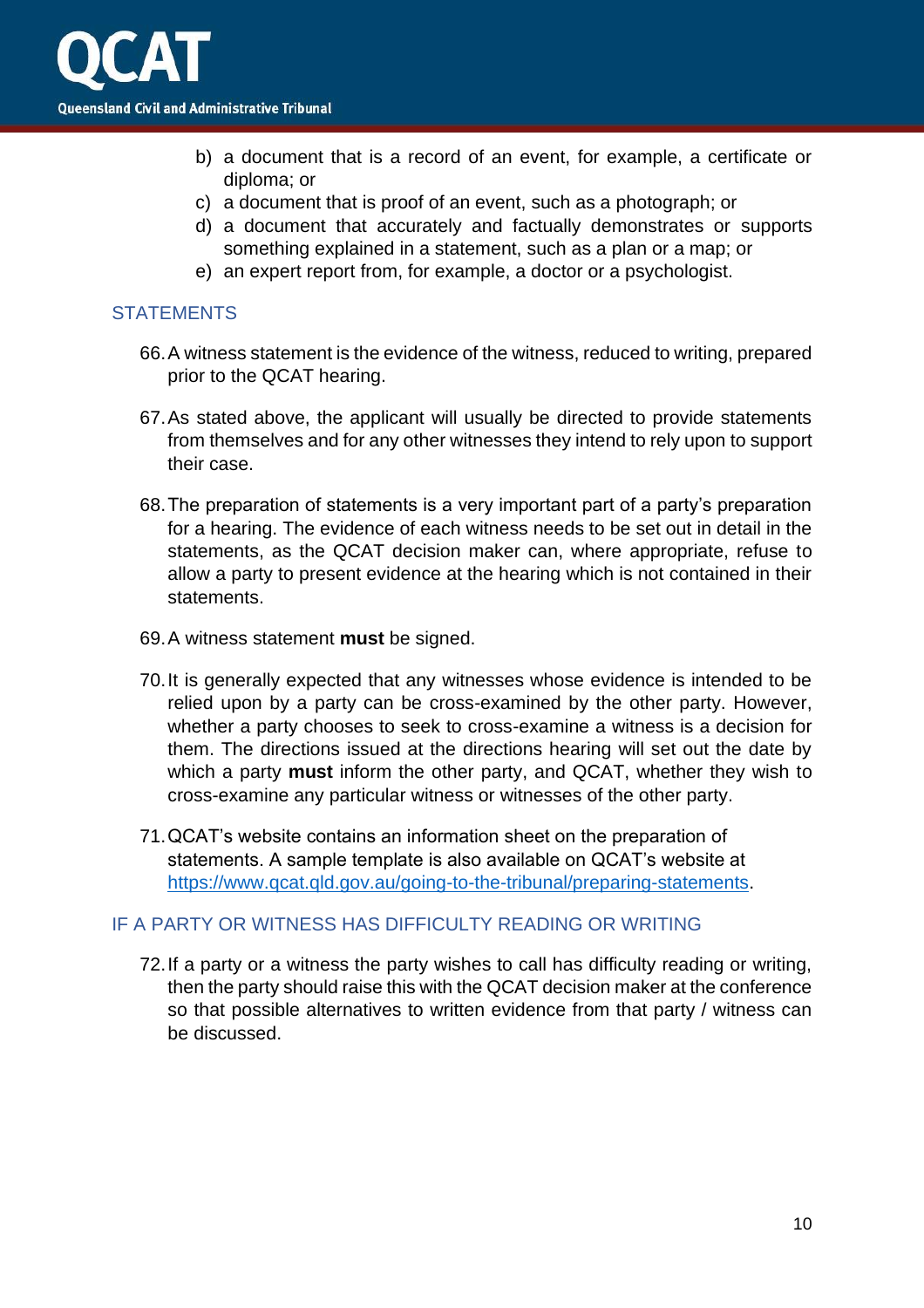

## <span id="page-10-0"></span>THE QCAT HEARING

73.At the hearing, the QCAT decision maker may allow each party to:

- a) give evidence themselves or call a person to give evidence (however, generally, and with some exceptions the only oral evidence is through cross-examination of the applicant's and respondent's witnesses. This is because written statements of all potential witnesses should have been filed at QCAT prior to the hearing and a copy given to the other party); and
- b) question a witness.
- 74.The QCAT decision maker may also:
	- a) call a person to give evidence;
	- b) examine a witness on oath/affirmation or require a witness to give evidence by statutory declaration;
	- c) examine or question a witness to obtain information;
	- d) order a witness to answer questions relevant to the proceeding.
- 75.The QCAT decision maker may place some restrictions on evidence and witnesses. For example, if sufficient information has been presented to allow a decision to be made, the QCAT decision maker may not allow the parties to present more information. In making such a decision, the QCAT decision maker will take into account fairness and justice to the parties.

## <span id="page-10-1"></span>ORAL SUBMISSIONS MADE AT A QCAT HEARING

- 76.At the QCAT hearing all parties will be given an opportunity to make oral submissions after all evidence has been given by both parties. The applicant will be given the first opportunity to do this.
- 77.The representative for the council will make oral submissions, including as to what they consider is the correct and preferable decision having regard to the legislative framework and the evidence, including the oral evidence given at the hearing.
- 78.The applicant will then have an opportunity to make oral submissions in reply to the submissions of the council (see [Practice Direction No. 3 of 2013 –](https://www.qcat.qld.gov.au/__data/assets/pdf_file/0011/182099/Practice-Direction-3-of-2013-updated-180219.pdf) [Hearings in Administrative Review Proceedings\)](https://www.qcat.qld.gov.au/__data/assets/pdf_file/0011/182099/Practice-Direction-3-of-2013-updated-180219.pdf).

## <span id="page-10-2"></span>NOTICE TO PRODUCE APPLICATIONS AND APPLICATIONS REQUIRING A PERSON TO ATTEND THE HEARING

79.Sometimes parties want to obtain documents from third parties or seek to have a person attend the hearing to give evidence. When that happens, the party must make an application setting out what it is that they seek and why it is being sought.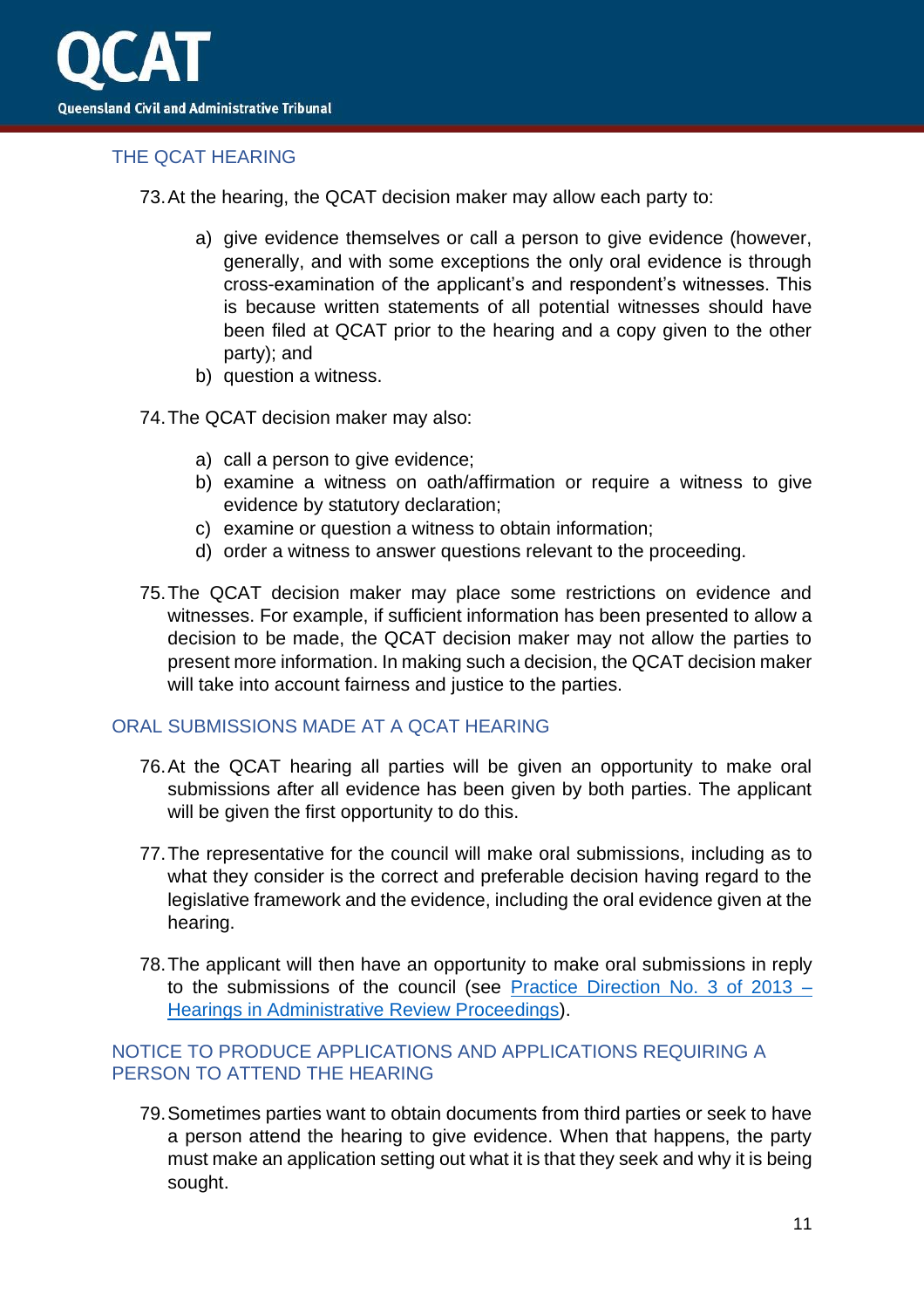- 80.If a person is willing to attend or produce a document, it is not necessary to apply to QCAT for an order.
- 81.To apply to QCAT for an order, applicants and respondents must file a [Form](https://www.qcat.qld.gov.au/__data/assets/pdf_file/0015/101085/form-38-app-for-witness-to-attend.pdf) 38 – [Hearing Notice: application for notice requiring witness to attend a hearing or](https://www.qcat.qld.gov.au/__data/assets/pdf_file/0015/101085/form-38-app-for-witness-to-attend.pdf)  [produce document/thing at hearing.](https://www.qcat.qld.gov.au/__data/assets/pdf_file/0015/101085/form-38-app-for-witness-to-attend.pdf) A notice to produce application **must** be filed no later than 7 days after the first conference.
- 82.Only QCAT can order a person to attend a hearing or to produce documents by issuing an attendance notice. QCAT may charge a fee for this service. However, you cannot assume it will automatically be granted. The decision about whether to grant such an application and in what form it is granted is a decision for the QCAT decision maker in the exercise of their independent judicial function.

### <span id="page-11-0"></span>LEGAL REPRESENTATION

- 83.With limited exceptions, generally the parties will be required to obtain leave if they wish to be legally represented. $8$  Relevant factors for the granting of leave include:
	- a) the party is a State agency;
	- b) the proceeding is likely to involve complex questions of fact or law;
	- c) another party to the proceeding is represented in the proceeding; or
	- d) all of the parties have agreed to the party being represented in the proceeding.
- 84.Issues relating to leave for legal representation will be canvassed at the conference, and the parties can generally expect a decision on leave for legal representation to be made at that time.

### <span id="page-11-1"></span>AVENUES OF APPEAL FROM A DECISION OF QCAT

- 85.There are avenues of appeal from a decision of QCAT.
- 86.The first is to the Queensland Civil and Administrative Tribunal Appeals Tribunal (QCATA).
- 87.The second avenue which is available to the parties after a decision is made by the QCATA, is to appeal to the Court of Appeal (in some cases, only with leave of the Court of Appeal).
- 88.The law provides that QCAT's decision does not take effect until after the appeal period has ended, that is, 28 days or, if there is an appeal, until the appeal is withdrawn or decided.

<sup>8</sup> See s 44 of the QCAT Act.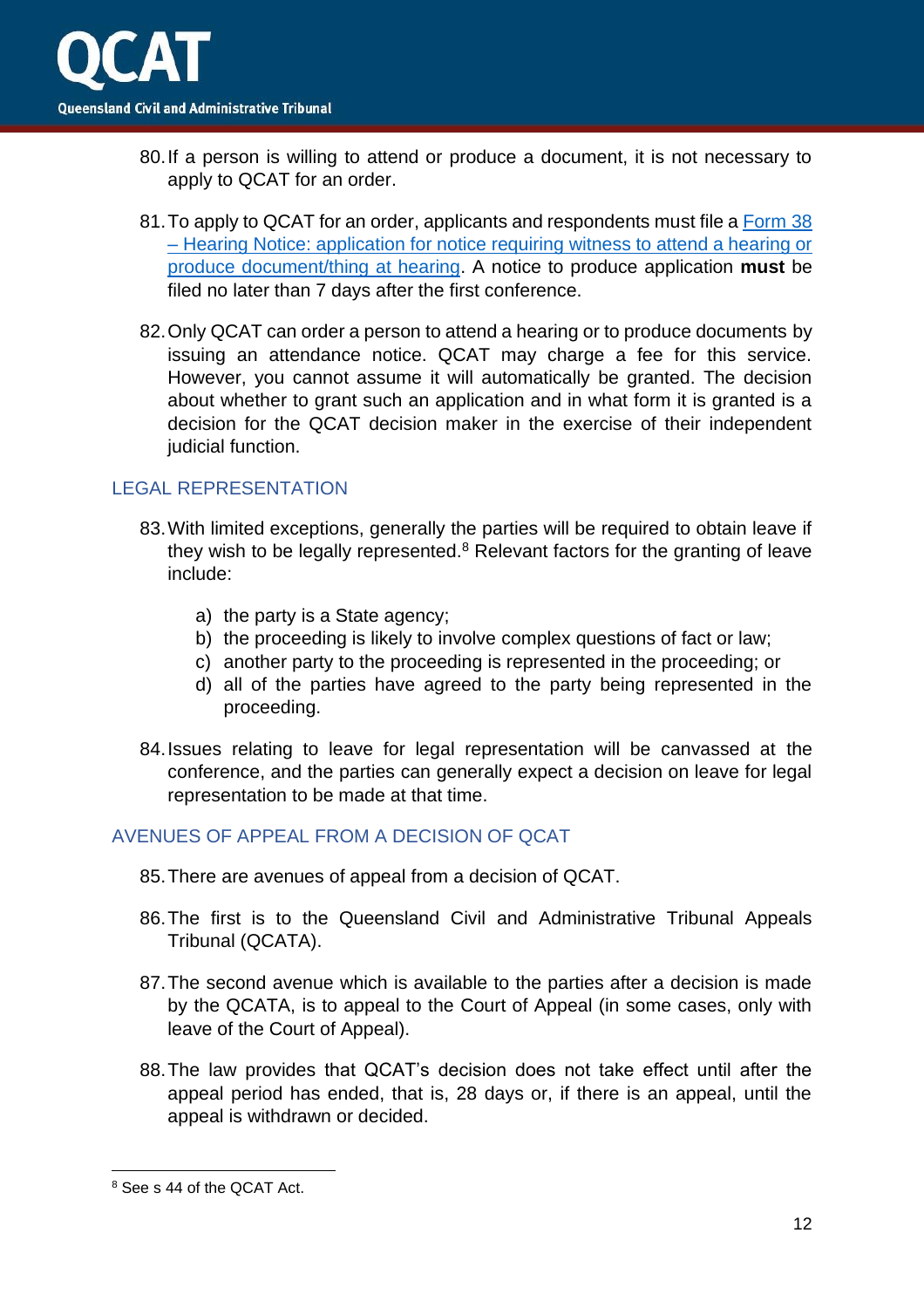

### <span id="page-12-0"></span>WHERE TO LOOK TO FIND SOME OTHER ANIMAL MATTERS QCAT HAS DECIDED

- 89.If the parties would like to read some QCAT decisions on animal matters, or some decisions by the Court of Appeal about animal matters, these are available on the internet.
- 90.For example, some QCAT decisions and Court of Appeal decisions on animal matters are kept by the Supreme Court Library. The Supreme Court Library is accessible at [https://www.sclqld.org.au/caselaw.](https://www.sclqld.org.au/caselaw)

*Hon Justice Kerri Mellifont President* 

*24 June 2022*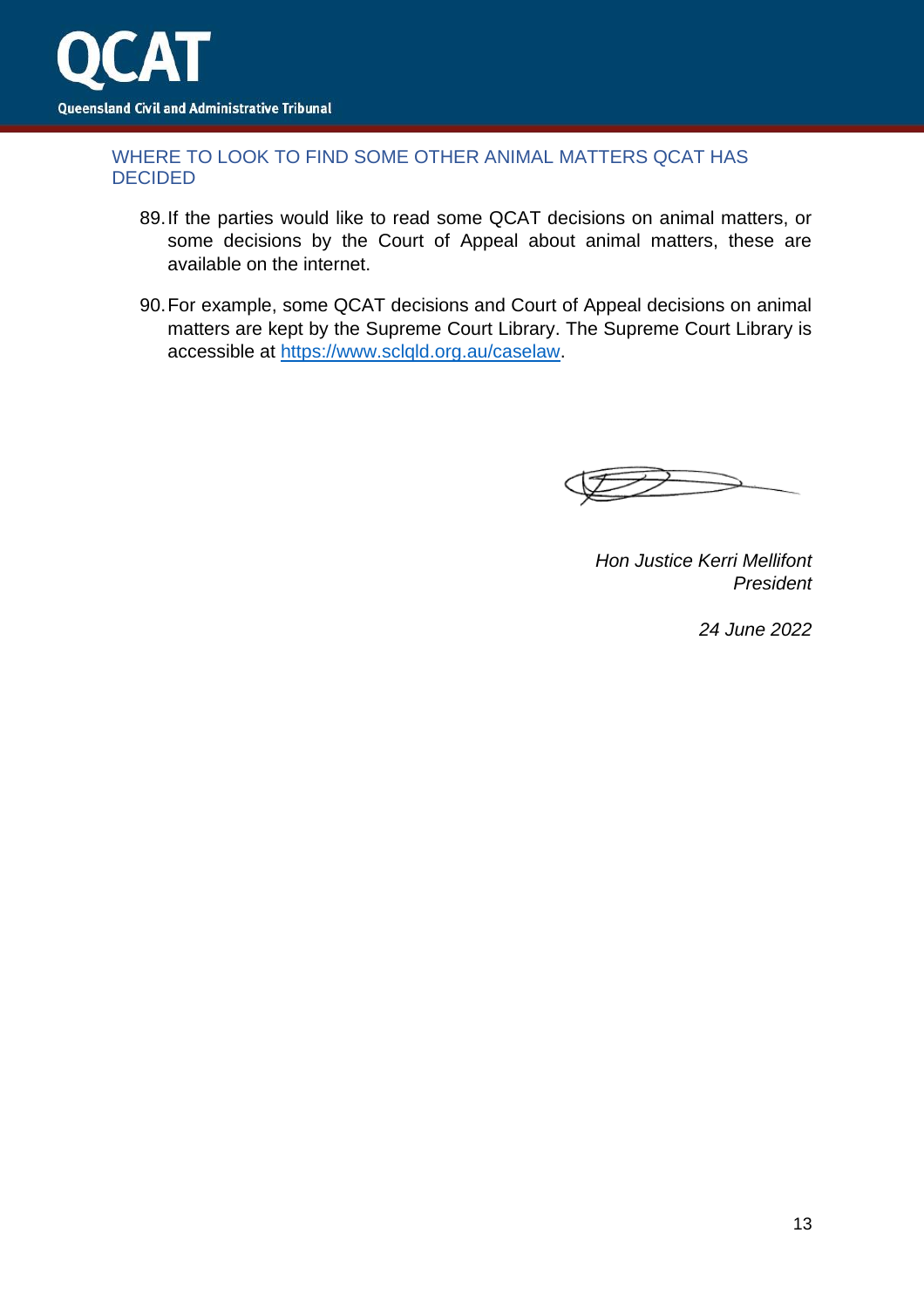

## <span id="page-13-0"></span>ANNEXURE A – TEMPLATE DRAFT DIRECTIONS FOR ANIMAL MATTERS

### [INSERT STANDARD QCAT HEADER FOR DRAFT DIRECTIONS]

#### **PARTIES ARE TO NOTE:**

You will **not** receive reminders of the steps you need to take as set out in these directions from QCAT.

You will **not** receive reminders of the date set for the adjudicators conference, directions hearing or of the final hearing date. Your copy of these directions is your written notice of future hearings dates. Please ensure that you put the dates set for a conference, directions hearing and the final hearing in your own calendar/diary to ensure that you take part in the adjudicator's conference, directions hearing and the final hearing.

**Please make sure you keep a copy of these directions**. If you have a SMART phone, you may wish to make an extra copy for yourself by taking a photograph of these directions.

Material sought to be relied upon by parties and witnesses sought to be called by parties

1. The applicant must file in the Tribunal two (2) copies and give to [**Insert local council/authority**] one (1) copy of all material upon which they intend to rely at the hearing by:

### **4:00pm on [the date 8 weeks after the conference].**

- 2. The material referred in direction 1 above must include any statements of the applicant and any other witnesses.
- 3. Each witness statement must:
	- a) be dated and signed by the person making the statement;
	- b) attach any document referred to in the statement and include an explanation of its relevance; and
	- c) be sequentially page numbered, including any attachments.
- 4. [**Insert local council/authority**] must file two (2) copies in the Tribunal and give a copy to the applicant of:
	- a) any material the [**Insert local council/authority**] proposes to rely on at hearing which is not already included within the section 21 QCAT Act documents it filed; and
	- b) a list of the documents within the section 21 QCAT Act documents it proposes to rely upon at hearing by:

### **4:00pm on [8 weeks from the date of the conference]**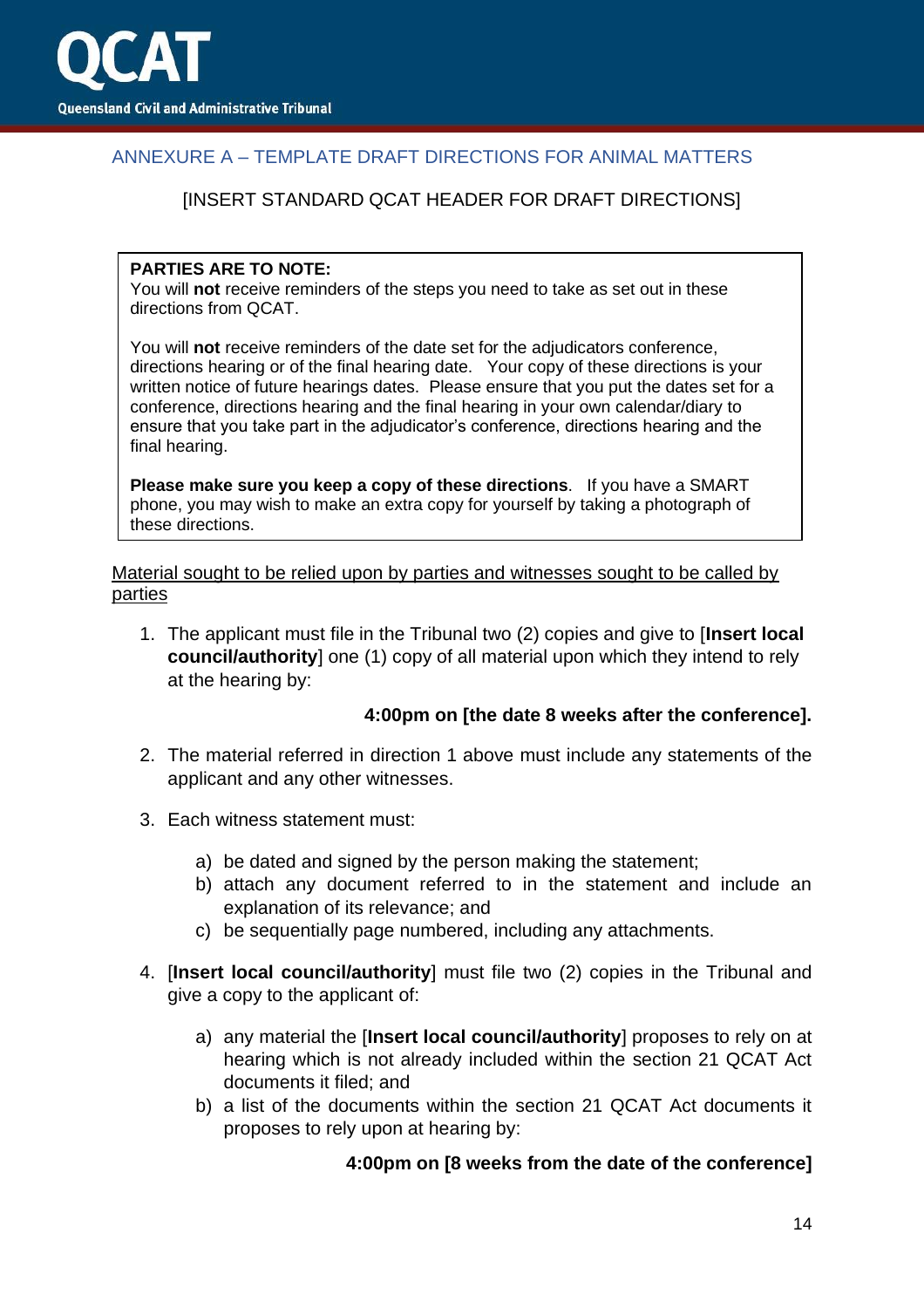5. If the applicant wishes to rely upon further material, in reply to the [**Insert local council/authority**] material filed under a direction, the applicant must file in the Tribunal two (2) copies and give to [**Insert local council/authority**] one (1) copy of such additional material by:

## **4:00pm on [the date 2 weeks after the filing date of direction 4 of these directions]**

### Written submissions

6. [**Insert local council/authority**] must file in the Tribunal and give to the applicant any written submissions relevant to the issues to be determined by the Tribunal, outlining the issues upon which it still maintains the original decision or advise that it has changed its decision by:

## **4:00pm on [the date 2 weeks after the filing date of the applicant's material referred to in direction 5]**

7. If the applicant wishes to rely upon any written submissions, the applicant must file in the Tribunal and give to [**Insert local council/authority**] those written submissions by:

## **4.00 pm on [the date 2 weeks after the filing date of the Respondent's submissions referred to in direction 6]**

## Pre-final hearing directions hearing

- 8. The matter will be listed for a directions hearing at QCAT, 259 Queen Street, Brisbane (via telephone). The purpose of this directions hearings is for the Tribunal to confirm with the parties:
	- a) the material they have filed and which they intend to rely on at hearing;
	- b) the precise issues to be determined at the hearing;
	- c) the witnesses, if any, they require for cross-examination;
	- d) the estimated time for a hearing;
	- e) whether it is proposed that the witnesses will be giving evidence in person or by remote means (specifying the mode of attendance);
	- f) any limitations as to the time of availability of witness; and
	- g) any other issue necessary to ensure that the matter is ready to proceed to hearing as scheduled on the date in paragraph 8:

## **[4 weeks after the Respondent's submissions]. 4:00pm on (2 weeks).**

9. If the applicant fails to comply with the preceding direction without reasonable excuse, the application to review may be dismissed without further notice to the parties pursuant to s 48 of the *Queensland Civil and Administrative Tribunal Act*  2009 (Qld), due to non-compliance with the Tribunal's Directions.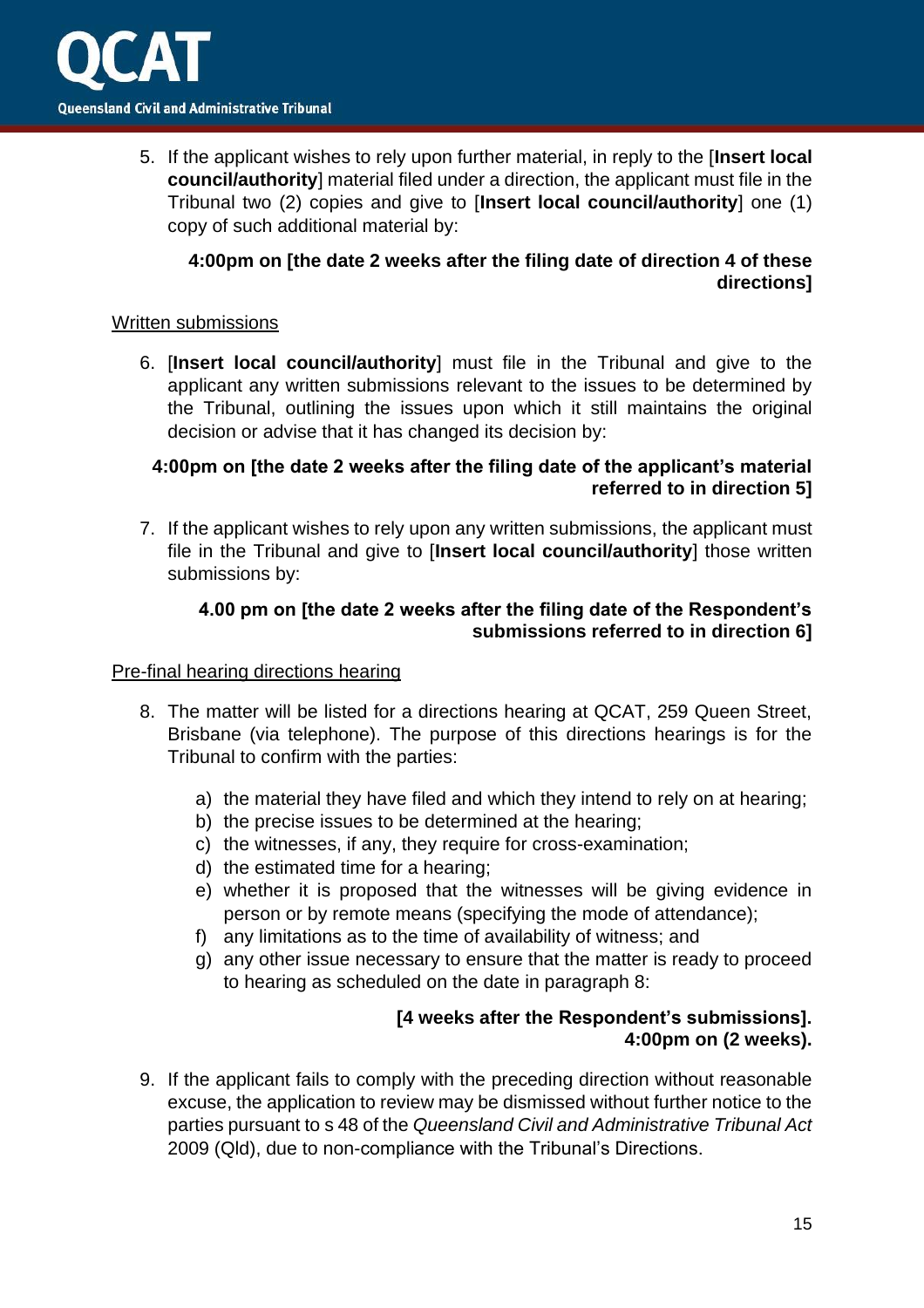10.If the applicant complies with direction **[insert direction number]** above, the Tribunal will make further directions as to the conduct of the matter.

### Date of final hearing

11.The matter will be **listed** for hearing at **[xxxx** on a **xxxx]**.

### Legal representation [where relevant]

12.[Insert local council/authority] has leave to be legally represented [if applicable insert: by an in-house legal officer]; or

Both parties are granted leave to be legally represented; or

Neither party is granted leave to be legally represented; or

The applicant is refused leave to be legally represented; or

The respondent is refused leave to be legally represented.

## **FURTHER INFORMATION FOR THE PARTIES:**

## **A. INFORMATION ABOUT HOW TO ATTEND THE DIRECTIONS HEARING**

The next directions hearing will be by telephone.

## **You will be given an "Attendance Advice".**

That Advice sets out the current telephone details that QCAT have for you. That is the telephone number that QCAT will use to call you at the next directions hearing. If your telephone number is different to that shown on the Attendance Advice, then you must fill out your new telephone number on to the Attendance Advice and send it back to QCAT as early as possible, but at least 5 business days before the hearing date. Late receipt of the notice may mean that QCAT is not able to contact you on the hearing date and that the matter might proceed in your absence.

The email address to use is: [QCATCivil@justice.qld.gov.au](mailto:QCATCivil@justice.qld.gov.au)

You need to make sure that you are available to answer your telephone, and you do answer your telephone, when QCAT telephones you on the date of the directions hearing. If you do not answer the telephone, the matter might proceed in your absence.

If you have any enquiries, please contact a case manager on